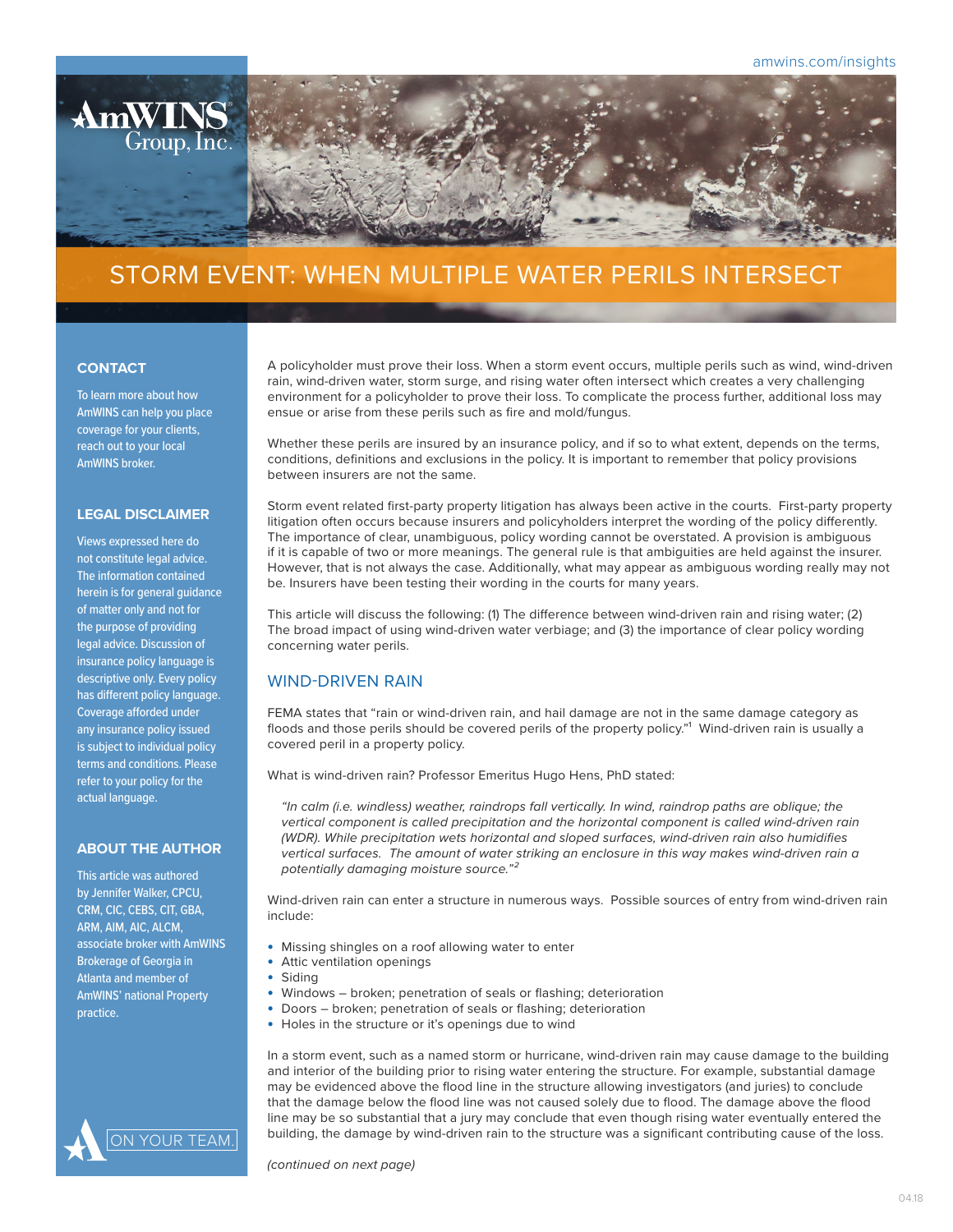

*(continued from previous page)*

While some property policies remain silent on wind-driven rain, other policies include a positive grant of coverage. The following is a sample positive grant provision for wind-driven rain:

*"This policy is extended to insure damage as a result of rain or water (not constituting a Flood), whether the rain or water is driven by wind or not, that enters a building or structure insured under this policy."*

Regardless of whether the wind-driven rain coverage is silent or there is a positive grant, the policy will almost always contain provisions that seek to exclude or limit coverage from wind-driven rain. While the policyholder must prove their loss, if a policy is an All-Risk policy, the insurer usually has the burden to prove that a provision in the policy excludes or otherwise limits coverage.

A common exclusion found in the policy could read like:

*"…loss or damage to the interior portion of buildings under construction from rain, sleet or snow whether or not driven by wind, when the installation of the roof, walls and windows of such buildings has not been completed."* 

Another common provision, which may be stated as an exclusion or as a condition in the policy, may read like the following:

*"The interior of any building or structure, or to personal property in the building or structure, caused by or resulting from rain, snow, sleet, ice, sand or dust, whether driven by wind or not, unless the building or structure first sustains damage by a covered cause of loss to its roof or walls through which the rain, snow, sleet, ice, sand or dust enters."*

Therefore, while wind-driven rain is often a covered water peril in a property policy, the definitions, conditions and exclusions within the policy serve to erode, in whole or in part, coverage for wind-driven rain depending on the circumstances of the claim.

# RISING WATER

In general, unlike wind-driven rain, damage by rising water requires flood insurance. Both rising water from a "flood" and rain water (whether driven by wind or not) can cause damage to the same structure during the same storm event. Heavy rainfall can cause rising water. Sewer systems that cannot keep up with rainfall can cause rising water. A sample definition of flood is:

*"A general and temporary condition of partial or complete inundation of normally dry land areas or structures caused by the unusual and/or rapid accumulation of runoff of surface waters, waves, tides, tidal waves; the release of water; the rising, overflowing or breaking of boundaries of naturally occurring or man-made bodies of water; or the spray therefrom, all whether driven by wind or not including storm surge. Flood also includes the backup of water from a sewer, drain, or sump caused in whole or in part by flood."*

Referencing the definition above, courts have grappled with the phrase "whether driven by wind or not" and whether the phrase refers to the effect of wind on surface water and not falling (rain) water UNLESS the falling (rain) water becomes surface water as defined above. Unfortunately, sometimes insurers will interpret the above definition to include wind-driven rain. Therefore, it would be prudent to have a separate positive grant provision for wind-driven rain or an exception to the definition of flood for wind-driven rain.

## CASE IN POINT

A case in point differentiating between damage caused by wind, wind-driven rain and rising water is a case arising from Hurricane Carla – United States Fidelity and Guaranty Company v. John M. Morgan, 399 S.W.2d 537 (Sup. Ct. TX, 1966). Hurricane Carla was a Category 5 Hurricane that struck Texas in 1961, causing more than 40 fatalities and devastating property damage.

USF&G provided a property policy to John Morgan for a cottage and a warehouse for perils including windstorm or Hurricane but excluding *"…tidal wave, high water, or overflow whether driven by wind or not; nor for any loss caused by rain, whether driven by wind or not, unless the wind or hail shall first make an opening in the walls or roof of the described building…"*

The question the Texas Supreme Court had to answer was: Whether if the damage to the Morgan's cottage and warehouse was caused solely by the wind or in part by the force and wave action of rising water.

Experts were called to testify as to the wind velocity, tornadic activity, how winds might counteract the tide and "pile it up in the west end of the Old River or San Jacinto Bay, away from the insured property," the elevation points of each structure, the maximum height of water on each point of the structures since the elevation varied within and between each structure, and the surrounding damage around the premises (e.g. tree damage – stripped bark from wind vs. water damage).

The warehouse was destroyed. The substantially damaged cottage had water which ranged from four inches to four feet deep. In fact, a rug in the north part of the cottage was dry. The jury from the lower court concluded that the damage to the warehouse and cottage was solely caused by wind and rain. The jury believed wind caused substantial damage to the buildings before the rising water ever reach the structures. The Supreme Court of Texas ruled this was a reasonable decision. Therefore, the structures were insured.